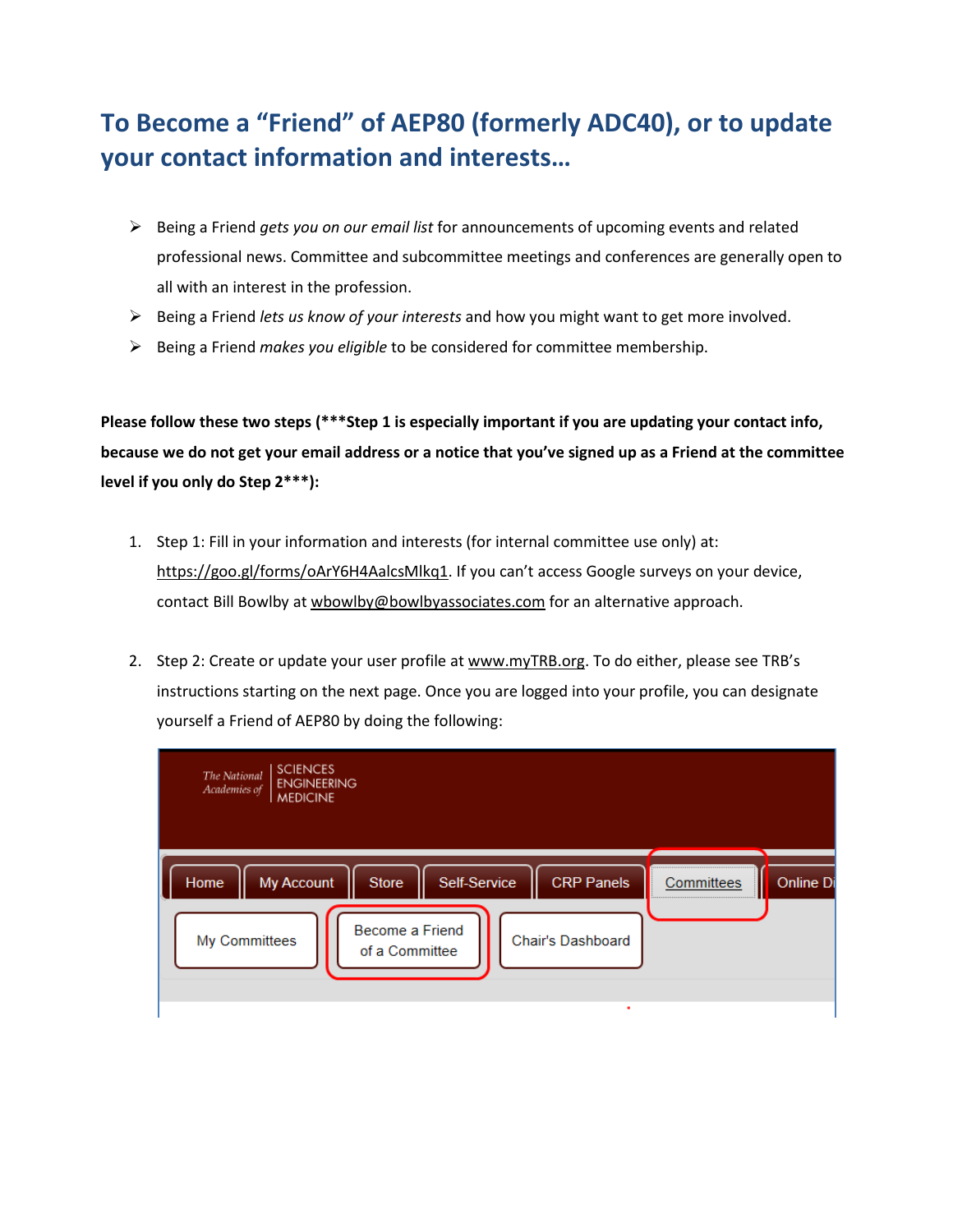| <b>Self-Nomination as Friends of Committee</b>                                                                                                                                                                                                                                                                                                                                                                                                                                                                                      |                                                                        |
|-------------------------------------------------------------------------------------------------------------------------------------------------------------------------------------------------------------------------------------------------------------------------------------------------------------------------------------------------------------------------------------------------------------------------------------------------------------------------------------------------------------------------------------|------------------------------------------------------------------------|
| A "friend of a committee" is someone who can attend committee meetings and participate in the same activities as committee members. In<br>addition, friends who actively contribute to committee activities may be considered for membership. Examples of committee activities include:                                                                                                                                                                                                                                             |                                                                        |
| . Exchange information about best practices, professional development, networking, and mentoring.<br>• Peer review papers for the TRB Annual Meeting.<br>• Peer review papers for the Transportation Research Record.<br>• Plan lectern and poster sessions at the TRB Annual Meeting.<br>• Author or contribute to TRB publications.<br>• Plan TRB webinars<br>• Draft research needs statements and problem statements for TRB projects.<br>• Hold committee meetings at the TRB Annual Meeting.<br>• Plan specialty conferences. |                                                                        |
| <b>Submit Changes</b>                                                                                                                                                                                                                                                                                                                                                                                                                                                                                                               | AEP80<br>×                                                             |
| Committee<br>$\mathbf{H}$<br>$\mathbf{I}$<br>Committee Name<br>Code                                                                                                                                                                                                                                                                                                                                                                                                                                                                 | Start<br>End<br>$\mathbf{I}$<br>$\mathbf{1}$<br>Action<br>Date<br>Date |
| Standing Committee on Transportation-Related Noise<br>AEP80<br>and Vibration                                                                                                                                                                                                                                                                                                                                                                                                                                                        | Become a Friend<br>04-15-2020                                          |

Note that TRB's **Online Directory** does not list committee friends, just official members of committees, project-based committees and panels, and TRB sponsors, affiliates, representatives, volunteers and staff.

**Thank you and welcome to our transportation noise community! Hope you'll get involved.**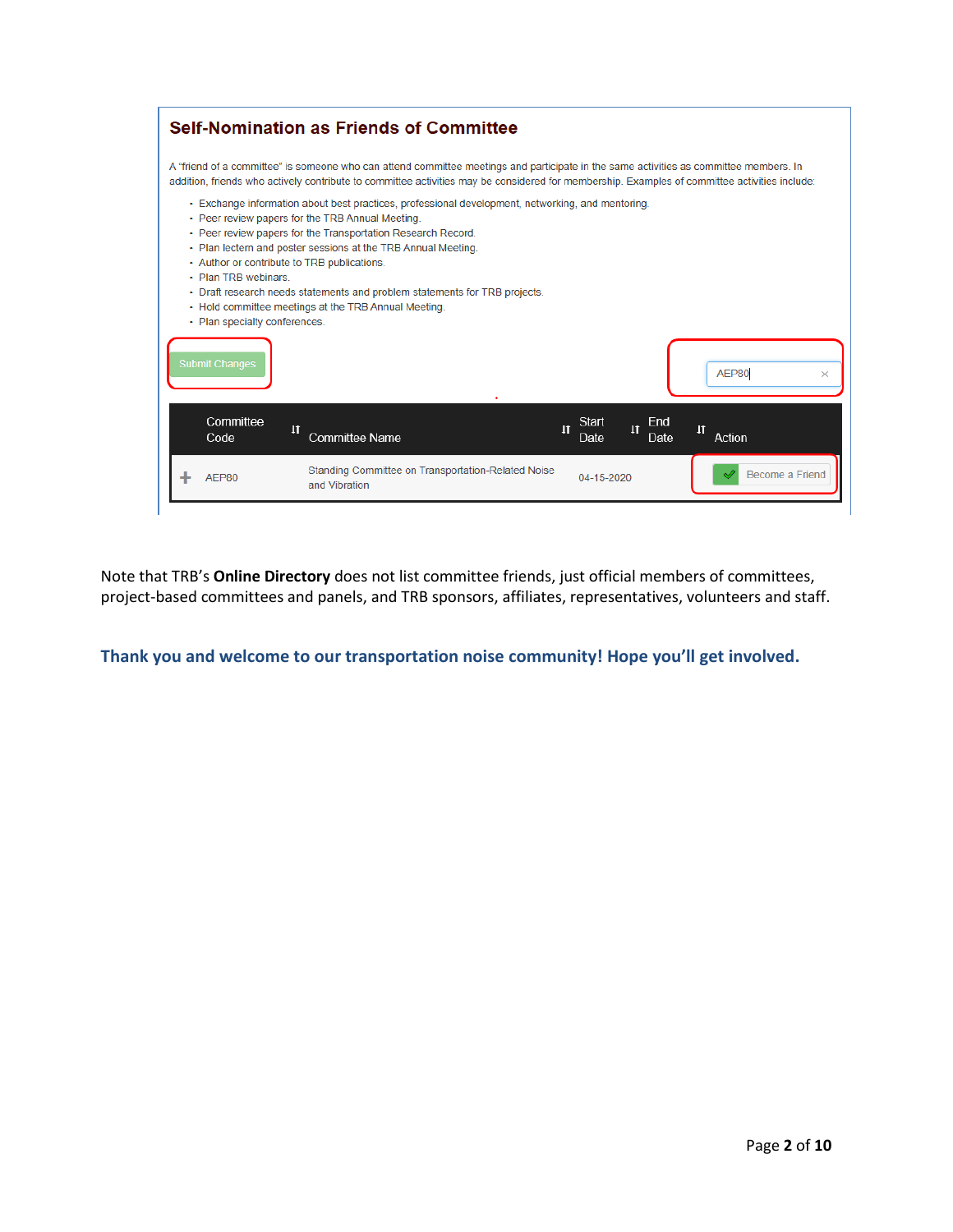# How to Log in to MyTRB

# **Table of Contents**

Last updated by Gareth Driver 7/22/2016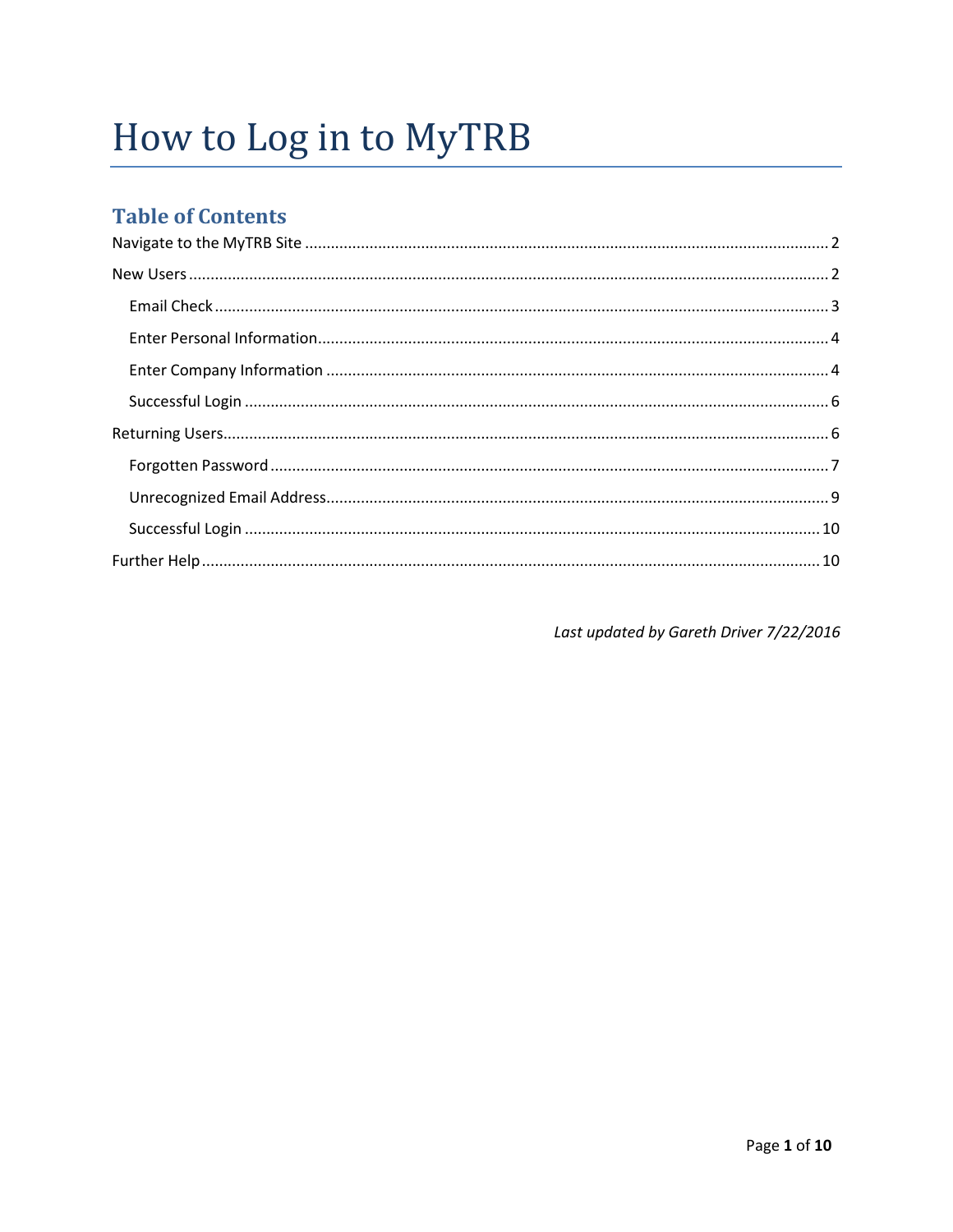These instructions explain how to log in to the MyTRB site, whether you have logged in before or are an entirely new user.

## <span id="page-3-0"></span>**Navigate to the MyTRB Site**

First, enter 'mytrb.org' (without the quotation marks) into your browser's address bar, and press Enter.



Once the page loads, you will see the following dialogue box.

| MyTRB Login                                      | $\Box$ Keep me signed in<br>Password Criteria |
|--------------------------------------------------|-----------------------------------------------|
| Email:<br>Password:<br><b>Sign In</b>            |                                               |
| <b>Forgot Password</b><br><b>New User Signup</b> |                                               |

If you are a new user and have never logged in before, follow the instructions immediately below. If you are a returning user, you may skip ahead to the section entitled 'Returning Users'.

## <span id="page-3-1"></span>**New Users**

If you are a new user, click the "New User Signup" button at the initial login screen.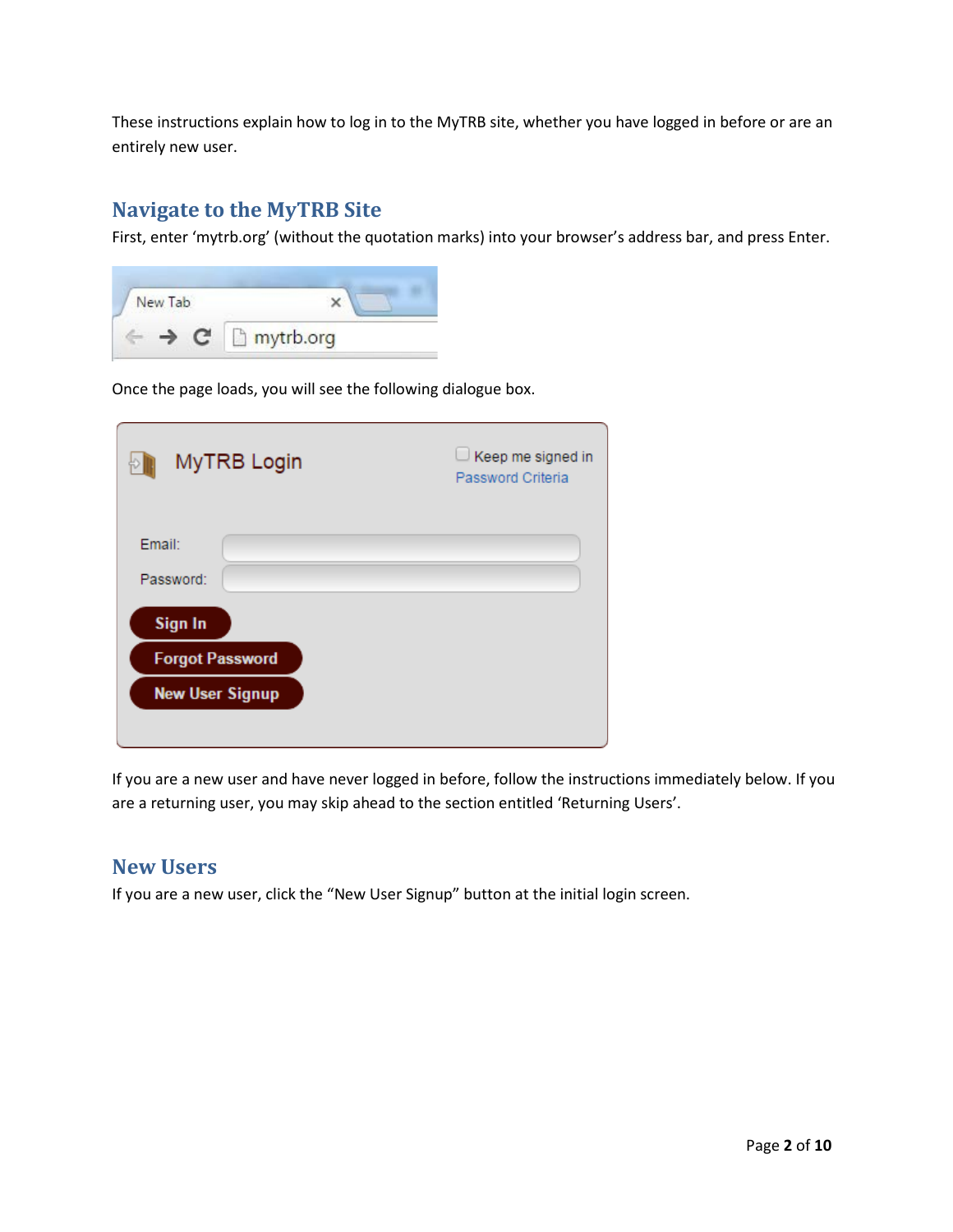| MyTRB Login                                                        | Keep me signed in<br>Password Criteria |
|--------------------------------------------------------------------|----------------------------------------|
| Email:<br>Password:                                                |                                        |
| <b>Sign In</b><br><b>Forgot Password</b><br><b>New User Signup</b> |                                        |

After clicking this button, you will see the following screen.

| Home   | <b>Store</b> | <b>Online Directory</b> | <b>Help</b>                                                                                                                                        |         |
|--------|--------------|-------------------------|----------------------------------------------------------------------------------------------------------------------------------------------------|---------|
|        |              |                         | View Cart $\overline{\mathbb{H}'}$ 0 Item                                                                                                          | Sian In |
|        |              |                         | <b>Forgot Password / New User Signup</b>                                                                                                           |         |
|        |              |                         | Please enter your Email and click submit. If an account exists, a unique link will be sent to your email that will allow you to set your password. |         |
| Email: |              |                         |                                                                                                                                                    |         |

<span id="page-4-0"></span>

| <b>Email Check</b> |  |
|--------------------|--|

Submit

Enter your email address and click "Submit." The system will first test to see whether you already have an existing account.

| <b>Online Directory</b><br><b>Help</b><br><b>Store</b><br>Home |                                                    |
|----------------------------------------------------------------|----------------------------------------------------|
|                                                                | View Cart $\overline{\mathbb{H}^2}$ 0 Item Sign In |
| <b>Forgot Password / New User Signup</b>                       |                                                    |

Please enter your Email and click submit. If an account exists, a unique link will be sent to your email that will allow you to set your password.

The email does not match a profile in the TRB database.

If you believe you are getting this message in error, please try again to ensure that you entered your email address correctly. If you continue to get this error, your profile may be attached to another email address. If you need assistance, please send a note to MyTRB@nas.edu or call 202-334-1738 from 8:00 a.m. to 5:00 p.m. ET Monday through Friday.

| Email:   nas@nas.edu |                           |  |
|----------------------|---------------------------|--|
| <b>Retry Email</b>   | <b>Create New Profile</b> |  |

Next, click "Create New Profile".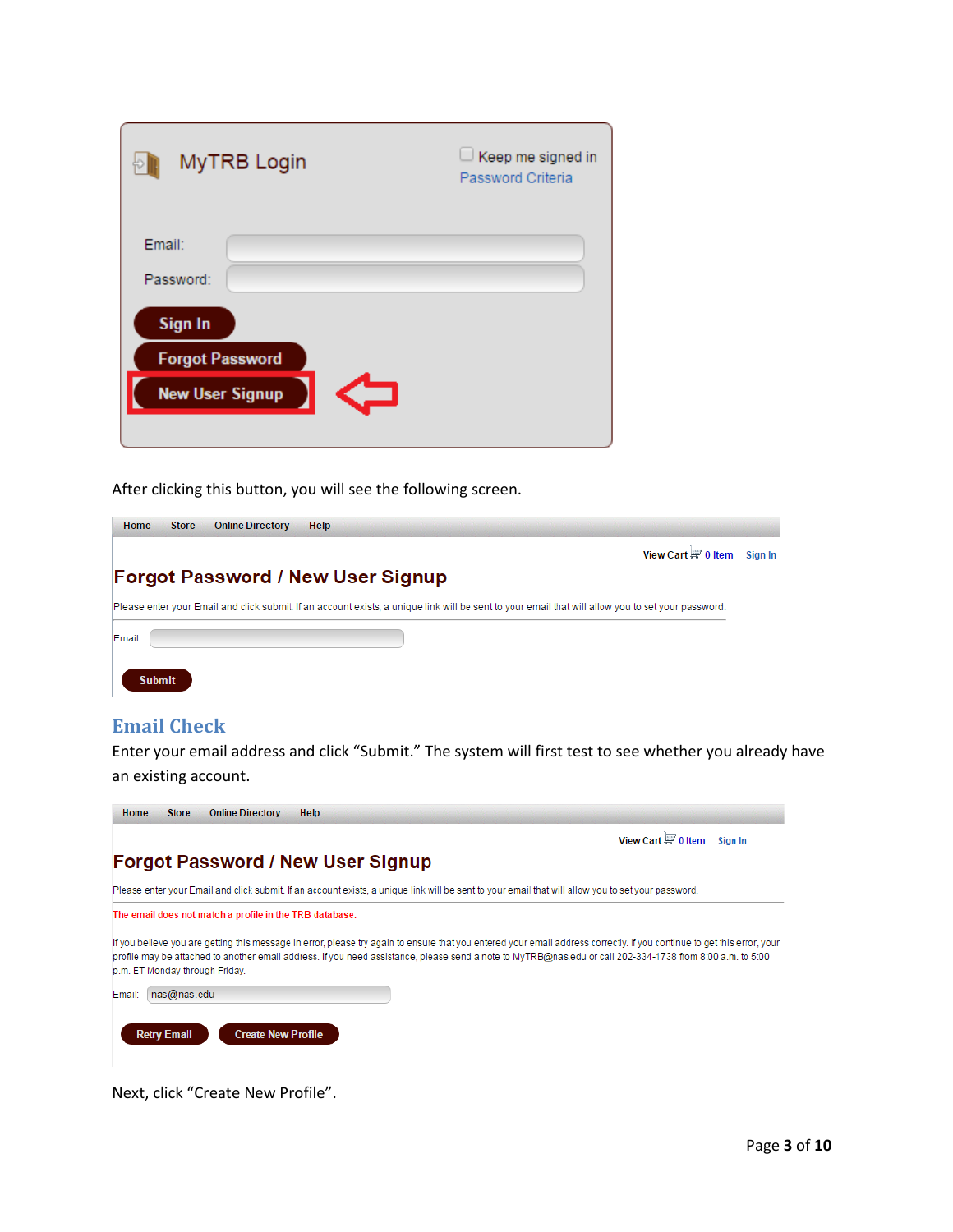#### <span id="page-5-0"></span>**Enter Personal Information**

A new user information entry screen will appear. Be sure to fill out the following required fields:

- **1. First Name**
- **2. Last Name**
- 3. **Email**  must be a valid email address.
- 4. **Password**  must be a minimum length of 6 characters with at least 1 upper and lower case letter and 1 number.
- 5. **Repeat Password**  must match Password exactly.
- **6. Address**
- **7. City**
- **8. Country**
- **9. ZIP or Postal Code**
- **10. Area Code & Phone Number**

Once all required fields are entered, click the "Save" button to complete the process.



#### <span id="page-5-1"></span>**Enter Company Information**

Once you have clicked the "Save" button, you will be asked to enter your company information.

|                                                                                                                                                                                                                                                                                     | View Cart $\overline{\mathbb{F}}$ 0 Item | Sian In |
|-------------------------------------------------------------------------------------------------------------------------------------------------------------------------------------------------------------------------------------------------------------------------------------|------------------------------------------|---------|
| <b>New User</b>                                                                                                                                                                                                                                                                     |                                          |         |
| Company Information                                                                                                                                                                                                                                                                 |                                          |         |
| Please click the Search button below to select your company. If you can not find your company in the list you will be<br>able to add it or select "No Organization". Please note, employees of TRB Sponsors or Affiliates may be eligible for<br>additional discounts and benefits. |                                          |         |
| *My Company is: No Company Selected - Please Enter Company Name (or "No Organization").                                                                                                                                                                                             |                                          |         |

Click the "Search" button to search for your organization in our records, or to create a new one if necessary.

Clicking the "Search" button will launch the Search or Add Company window. Enter all or a part of your company name and click "Search".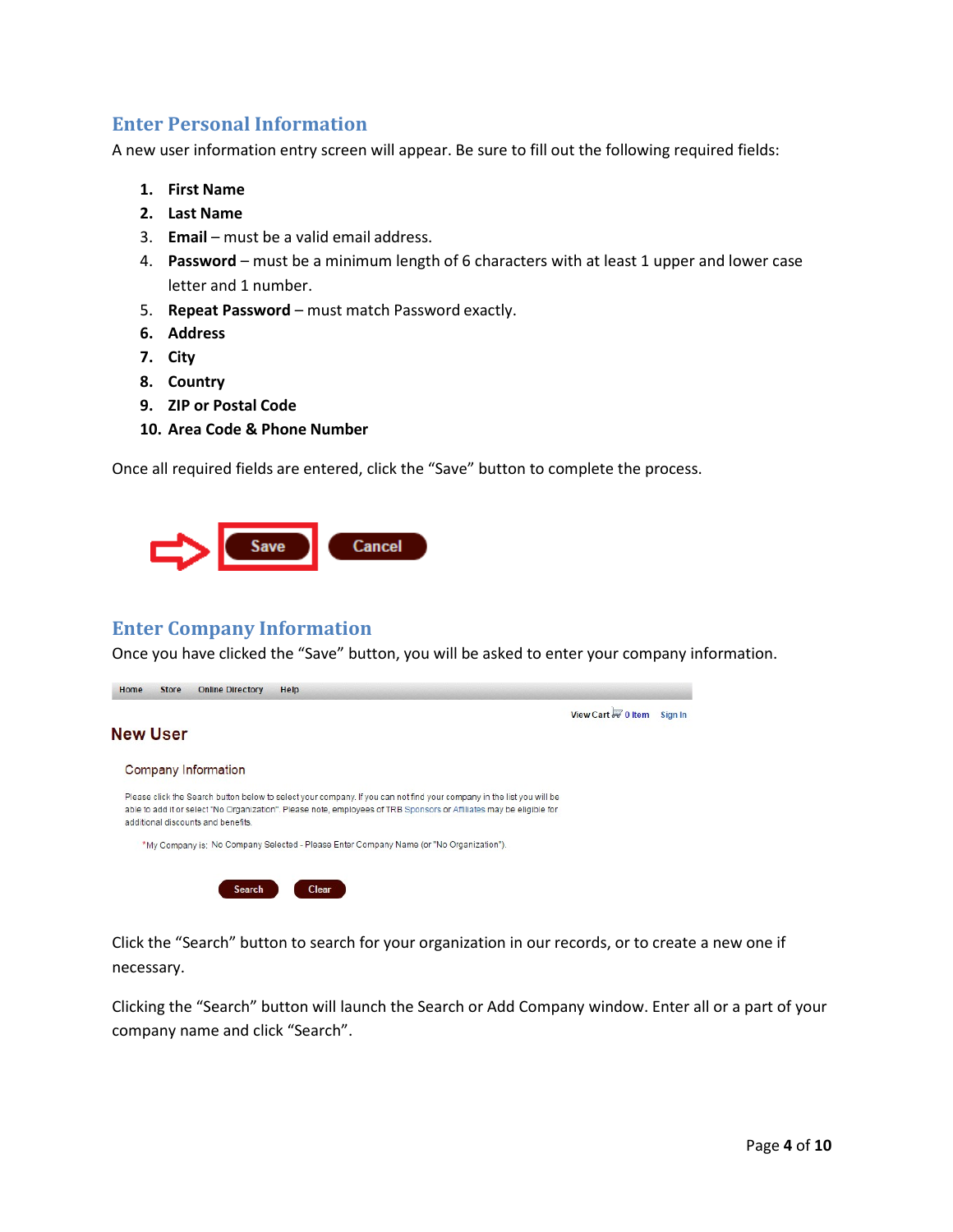| Search Or Add Company                                                       |
|-----------------------------------------------------------------------------|
| Enter company name or first few words of company and click on search button |
| Search Close                                                                |
|                                                                             |
|                                                                             |
|                                                                             |
|                                                                             |
|                                                                             |
|                                                                             |
|                                                                             |
|                                                                             |
|                                                                             |
|                                                                             |
|                                                                             |
|                                                                             |
|                                                                             |
|                                                                             |
|                                                                             |
|                                                                             |
|                                                                             |

If your search was successful, you should see your company listed.

| Search Or Add Company |                                                                             |  |
|-----------------------|-----------------------------------------------------------------------------|--|
|                       | Enter company name or first few words of company and click on search button |  |
| acme                  | Search Close                                                                |  |
| * New Company         | Create New Company                                                          |  |
| Select                | <b>Company Name</b>                                                         |  |
|                       | Acme Innovation, Inc.                                                       |  |

In that case, simply check the checkbox in the column labeled Select. Your updated company information will be populated under the "My Company Is:" field on the Company Information screen.

#### Company Information

| Please click the Search button below to select your company. If you can not find your company in the list you will be<br>able to add it or select "No Organization". Please note, employees of TRB Sponsors or Affiliates may be eligible for<br>additional discounts and benefits. |
|-------------------------------------------------------------------------------------------------------------------------------------------------------------------------------------------------------------------------------------------------------------------------------------|
| *My Company is: Acme Innovation, Inc.                                                                                                                                                                                                                                               |
| <b>Search</b><br><b>Clear</b>                                                                                                                                                                                                                                                       |

If, on the other hand, you do not see your company on the search list, simply enter your organization's name in the "New Company" field and click the "Create New Company" button to add your organization's details.

Once you are done, the "Search Or Add Company" window will close and you will see your organization populated in the "My Company Is:" field.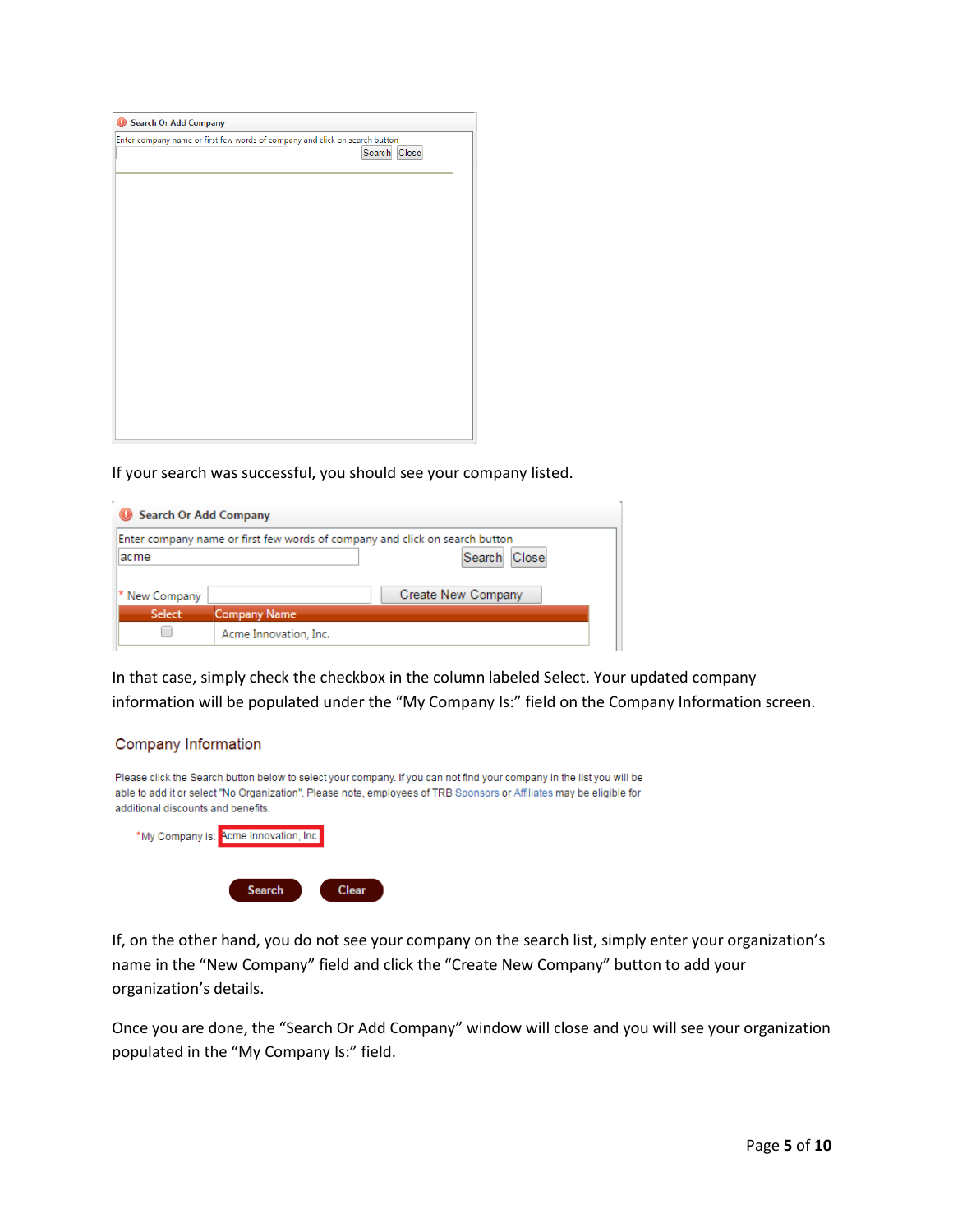When you are done entering your company, click the "Submit" button at the lower right-hand side of the screen.

#### <span id="page-7-0"></span>**Successful Login**

You will then be logged in successfully. You should see the following screen.

| <b>MyTRB Portal</b>                                                                                                                                                                                                                                                                                                                                                              |  |  |                                                                                                                                                      |
|----------------------------------------------------------------------------------------------------------------------------------------------------------------------------------------------------------------------------------------------------------------------------------------------------------------------------------------------------------------------------------|--|--|------------------------------------------------------------------------------------------------------------------------------------------------------|
|                                                                                                                                                                                                                                                                                                                                                                                  |  |  | View Cart $\overline{\mathbb{H}'}$ 0 Item<br><b>Sign Out</b>                                                                                         |
| Welcome Gareth Driver to the MyTRB Portal.                                                                                                                                                                                                                                                                                                                                       |  |  |                                                                                                                                                      |
| Through the MyTRB portal you are able to:                                                                                                                                                                                                                                                                                                                                        |  |  |                                                                                                                                                      |
| - Maintain your contact information:<br>Identify your areas of interest;<br>Upload your bio:<br>- Become a friend of a standing committee;<br>- Accept nomination to a standing committee:<br>Order publications:<br>Search the online directory of TRB's more than 7,000 volunteers;<br>Review Annual Meeting Calls for Papers (~May to August 1);<br>(June 1 to August 1); and |  |  | Submit a paper for presentation at the Annual Meeting or publication in Transportation Research Record: Journal of the Transportation Research Board |

You can navigate the MyTRB site by hovering your mouse over the menu items at the top (e.g. Home, Annual Meeting, etc.) and clicking items from the pulldown menus that appear.

| Calls for Papers | View All Approved Calls for Papers |
|------------------|------------------------------------|
| Paper Submission | My Calls for Papers                |
|                  | Propose a New Call for Papers      |

# <span id="page-7-1"></span>**Returning Users**

First, enter your email and password in the appropriately marked fields.

| <b>Email:</b> |  |
|---------------|--|
| Password:     |  |

Next, click the 'Sign In' button.

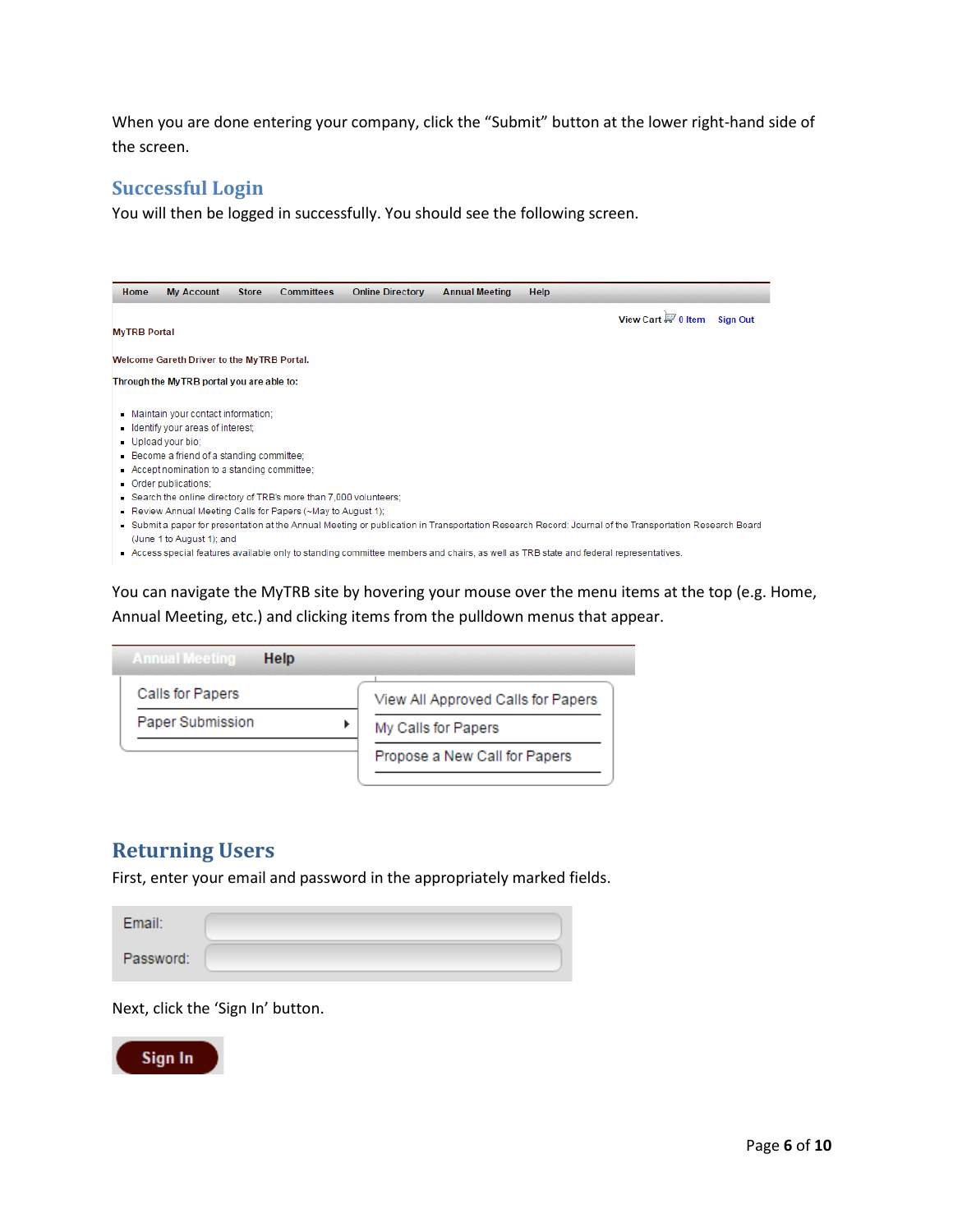#### At that point, the MyTRB welcome page should load.

| Home | <b>My Account</b>                                                | <b>Store</b> | Committees | <b>Online Directory</b> | <b>Annual Meeting</b> | Help |                                                                                                                                                      |
|------|------------------------------------------------------------------|--------------|------------|-------------------------|-----------------------|------|------------------------------------------------------------------------------------------------------------------------------------------------------|
|      |                                                                  |              |            |                         |                       |      | View Cart & 0 Item<br><b>Sign Out</b>                                                                                                                |
|      | Welcome Gareth Driver to the MyTRB Portal.                       |              |            |                         |                       |      |                                                                                                                                                      |
|      | Through the MyTRB portal you are able to:                        |              |            |                         |                       |      |                                                                                                                                                      |
|      | Maintain your contact information:                               |              |            |                         |                       |      |                                                                                                                                                      |
|      | Identify your areas of interest:                                 |              |            |                         |                       |      |                                                                                                                                                      |
|      | Upload your bio:                                                 |              |            |                         |                       |      |                                                                                                                                                      |
|      | Become a friend of a standing committee;                         |              |            |                         |                       |      |                                                                                                                                                      |
|      | Accept nomination to a standing committee;                       |              |            |                         |                       |      |                                                                                                                                                      |
|      | Order publications:                                              |              |            |                         |                       |      |                                                                                                                                                      |
|      | Search the online directory of TRB's more than 7,000 volunteers; |              |            |                         |                       |      |                                                                                                                                                      |
|      | Review Annual Meeting Calls for Papers (~May to August 1):       |              |            |                         |                       |      |                                                                                                                                                      |
|      | (June 1 to August 1); and                                        |              |            |                         |                       |      | Submit a paper for presentation at the Annual Meeting or publication in Transportation Research Record: Journal of the Transportation Research Board |
|      |                                                                  |              |            |                         |                       |      | Access special features available only to standing committee members and chairs, as well as TRB state and federal representatives.                   |
|      |                                                                  |              |            |                         |                       |      |                                                                                                                                                      |

If you have problems, issues, or suggestions for enhancement to the MyTRB portal, please contact us at MyTRB@nas.edu or call 202-334-1738 from 8:00am to 5:00pm ET Monday through Friday.

If you do not see this page, the next two sections will show you how to troubleshoot the most common issues – forgotten password and unrecognized email address.

#### <span id="page-8-0"></span>**Forgotten Password**

If you have entered the wrong password, you will see the following upon trying to log in.

|                        | MyTRB Login                                                    | Keep me signed in<br>Password Criteria |
|------------------------|----------------------------------------------------------------|----------------------------------------|
| Forgot Password        | You have 2 more login attempts before your account is disabled |                                        |
| Email:                 | gdriver@nas.edu                                                |                                        |
| Password:              |                                                                |                                        |
| <b>Sign In</b>         |                                                                |                                        |
| <b>Forgot Password</b> |                                                                |                                        |
| <b>New User Signup</b> |                                                                |                                        |
|                        |                                                                |                                        |

Note the message: "You have 2 more login attempts before your account is disabled".

You may try to log in once again, if you remember the correct password or believe you made a simple typo. Be aware, however, that your account will be locked if you exceed the allowed number of tries.

If your account is locked, contact the MyTRB Helpdesk at [MyTRB@nas.edu](mailto:MyTRB@nas.edu) or 202-334-1738.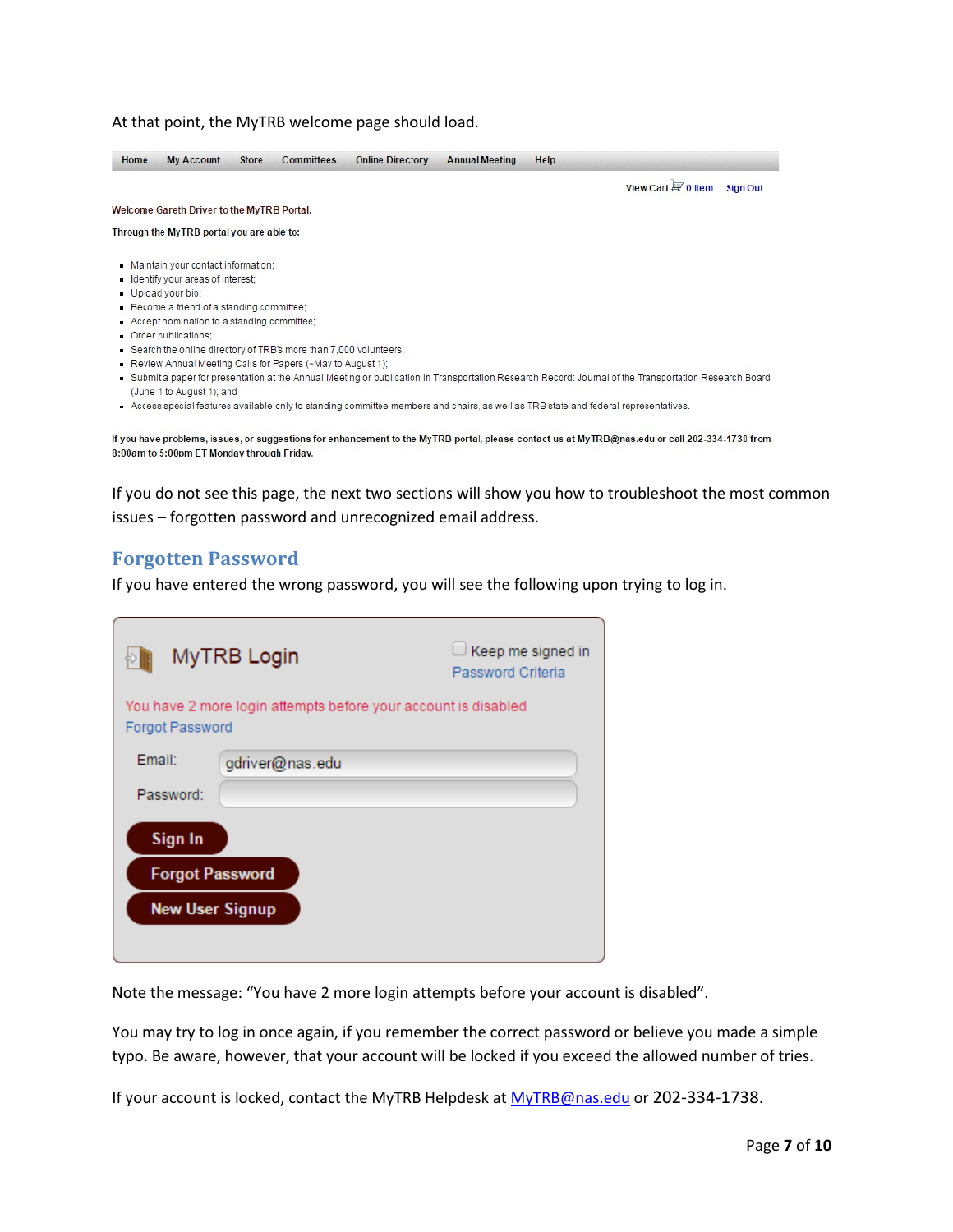If you do not remember your password or have run out of tries before your account is locked, simply click the "Forgot Password" link or button.

|                                   | MyTRB Login                                                    | Keep me signed in<br>Password Criteria |
|-----------------------------------|----------------------------------------------------------------|----------------------------------------|
| Forgot Password                   | You have 2 more login attempts before your account is disabled |                                        |
| Email:                            | gdriver@nas.edu                                                |                                        |
| Password:                         |                                                                |                                        |
| Sign In<br><b>Forgot Password</b> |                                                                |                                        |
| <b>New User Signup</b>            |                                                                |                                        |
|                                   |                                                                |                                        |

Either the link or the button will bring you to this screen.

|                                                                                                                                                    | View Cart $\overline{H}$ 0 Item Sign In |  |
|----------------------------------------------------------------------------------------------------------------------------------------------------|-----------------------------------------|--|
| <b>Forgot Password / New User Signup</b>                                                                                                           |                                         |  |
| Please enter your Email and click submit. If an account exists, a unique link will be sent to your email that will allow you to set your password. |                                         |  |
| Email:                                                                                                                                             |                                         |  |
| <b>Suhmit</b>                                                                                                                                      |                                         |  |

Enter your email address and click "Submit". The following message will appear, and instructions for resetting your password will be emailed to you within a few minutes.

| <b>Online Directory</b><br>Help<br>Home<br><b>Store</b>                                                                                            |                                                           |  |
|----------------------------------------------------------------------------------------------------------------------------------------------------|-----------------------------------------------------------|--|
|                                                                                                                                                    | View Cart $\overline{\mathbb{H}^{\prime}}$ 0 Item Sign In |  |
| <b>Forgot Password / New User Signup</b>                                                                                                           |                                                           |  |
| Please enter your Email and click submit. If an account exists, a unique link will be sent to your email that will allow you to set your password. |                                                           |  |

We have sent an email to GDriver@nas.edu with a unique link to reset your password. If you no longer have access to this email box, please send a note to MyTRB@nas.edu or call 202-334-1738 from 8:00 a.m. to 5:00 p.m. ET Monday through Friday for assistance.

Email: gdriver@nas.edu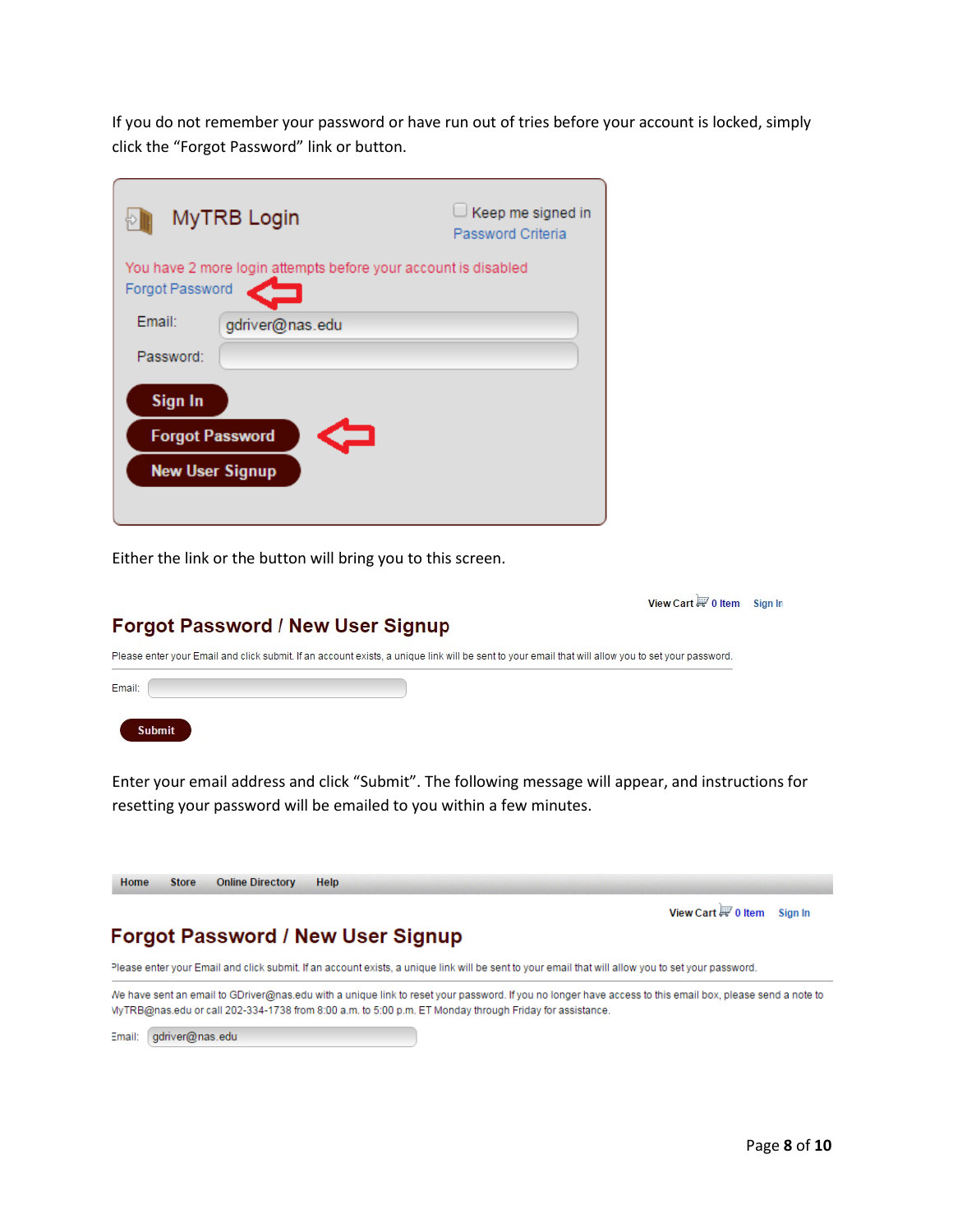If you do *not* receive this message, the problem may be an incorrect email address rather than a forgotten password. In that case, follow the instructions in the section below.

#### <span id="page-10-0"></span>**Unrecognized Email Address**

At the initial login screen, if you enter an email address that is not in the system, you will get the following message.

|                                                             | MyTRB Login                                                         | Keep me signed in<br>Password Criteria |
|-------------------------------------------------------------|---------------------------------------------------------------------|----------------------------------------|
| the system                                                  | The email address and/or password you entered are not recognized by |                                        |
| Fmail:                                                      | nas@nas.org                                                         |                                        |
| Password:                                                   |                                                                     |                                        |
| Sign In<br><b>Forgot Password</b><br><b>New User Signup</b> |                                                                     |                                        |

If you click on "Forgot Password" and attempt to enter the same address, you will get this error message.



Note that whereas you are limited to three tries for a forgotten password, you have an unlimited number of tries for your email.

However, if you continue to have difficulty remembering the correct email address, please contact the MyTRB Helpdesk at [MyTRB@nas.edu](mailto:MyTRB@nas.edu) or 202-334-1738 for assistance in locating your profile.